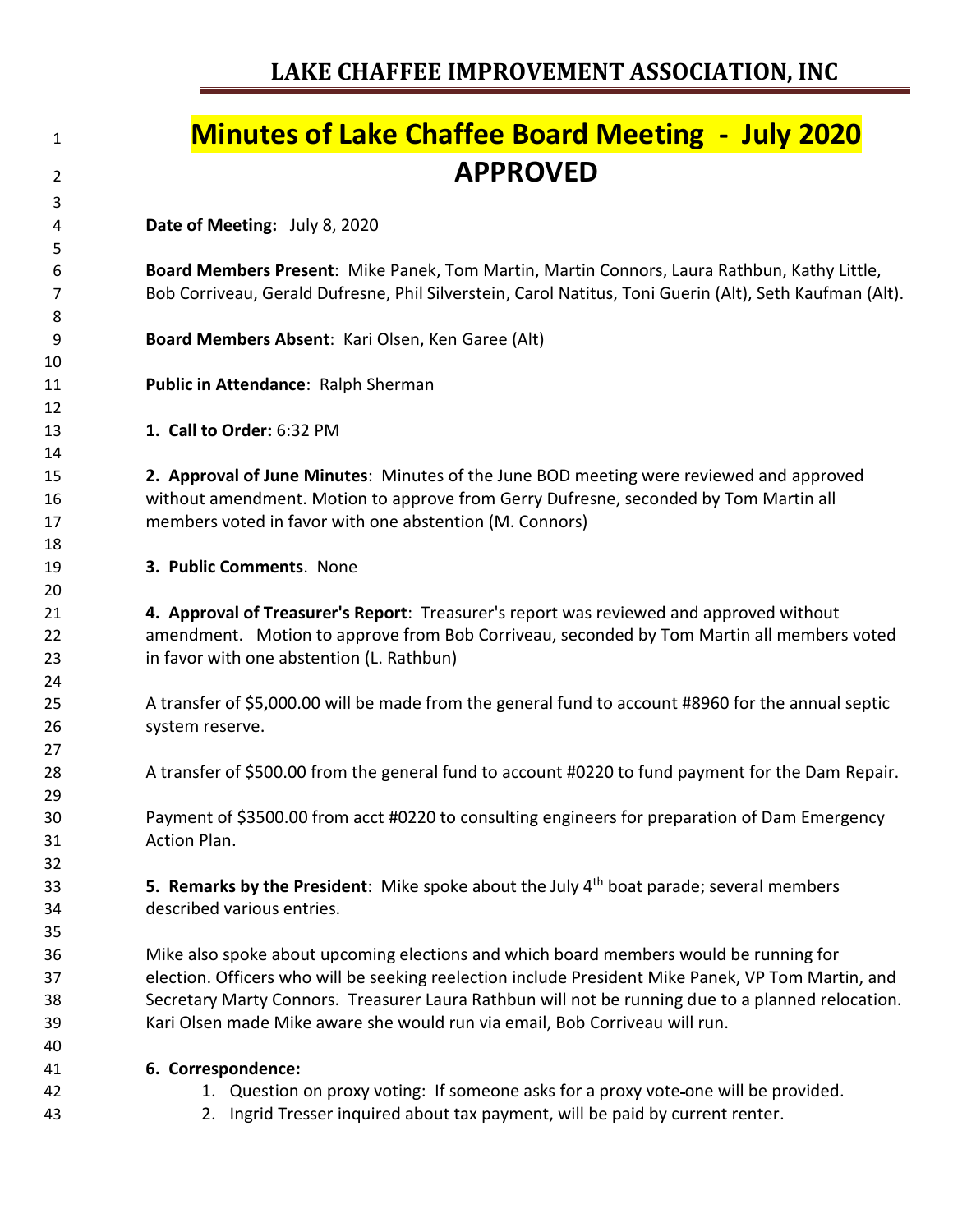| 44 | 3. Joe Corbin inquired about lien. Although there was still a small balance due at the time,            |
|----|---------------------------------------------------------------------------------------------------------|
| 45 | the lien has now been released.                                                                         |
| 46 | 4. Toni Guerin inquired about a fund being developed with donations to study the weeds in               |
| 47 | the lake.                                                                                               |
| 48 | 5. Toni also notedpossible fishing and launching off the dam, possibly by non-members.                  |
| 49 | 6. There was a discussion about renting the hall again; tabled until after Covid-19 pandemic            |
| 50 | has abated.                                                                                             |
| 51 | 7. Inquire about tax for 28 Armitage, house under contract for sale.                                    |
| 52 | 8. We received a letter about violations at 12 Oak. Discussion ensued; LCIA will send a                 |
| 53 | registered letter including fines for all the days the trailer violation has existed, after             |
| 54 | which a lien will be placed on the property if the fine is not paid in 10 days. Fines will              |
| 55 | accumulate daily until the property comes into compliance.                                              |
| 56 | 9. 41/53 Ashford Drive: drain pipe collapsed in roadway. Motion proposed by Bob                         |
| 57 | Corriveau seconded by Gerry Dufresne to fix the problem, cost may not exceed                            |
| 58 | \$1800.00. The motion passed unanimously.                                                               |
| 59 |                                                                                                         |
| 60 | 7. Chairperson's Reports:                                                                               |
| 61 |                                                                                                         |
| 62 | a. Boat Launch & Lakeview Drive Boat Dock                                                               |
| 63 | Mowing has been done at the boat launch area.<br>$\bullet$                                              |
| 64 | \$600.00 was approved for materials for a new dock based on plans and estimates<br>$\bullet$            |
| 65 | provided by Mike Panek. Gerry Dufresne proposed a motion to authorize payment to                        |
| 66 | Mike Panek for purchase of materials. Seconded by Tom Martin, approved unanimously.                     |
| 67 |                                                                                                         |
| 68 | b. Constable                                                                                            |
| 69 | With the exception of 4 <sup>th</sup> of July fireworks, things have been generally quiet.<br>$\bullet$ |
| 70 | Police in surrounding communities still report car break-ins, residents should lock cars,<br>$\bullet$  |
| 71 | sheds, garages.                                                                                         |
| 72 |                                                                                                         |
| 73 | c. Beaches - Main & Mothers (JeanPanek)                                                                 |
| 74 | Mothers' Beach buoys have been cut loose, No Parking Sign must be replaced                              |
| 75 | Also have had multiple incidents of motorcycles parked on the grass at main beach.<br>$\bullet$         |
| 76 | After discussion, Tom Martin proposed a motion to install a padlock on the gate at Main                 |
| 77 | Beach, and to keep the beach open for use of individuals. The motion was seconded,                      |
| 78 | and passed with the following tally:                                                                    |
| 79 | ○ YES - Bob Corriveau, Gerry Dufresne, Tom Martin; Carol Natitus;                                       |
| 80 | NO - Marty Connors; Mike Panek, Phil Silverstein<br>$\circ$                                             |
| 81 | ABSTAINED: Kathy Little, Laura Rathbun<br>$\circ$                                                       |
| 82 |                                                                                                         |
| 83 | d. Dam (Kari Olson) Not Present                                                                         |
| 84 | A Work Party is needed to rake and seed the swale behind the dam.<br>$\bullet$                          |
| 85 |                                                                                                         |
| 86 | e. Environment                                                                                          |
| 87 | Samples of lake water will be collected for testing next week; providing the rain holds                 |
| 88 | off.                                                                                                    |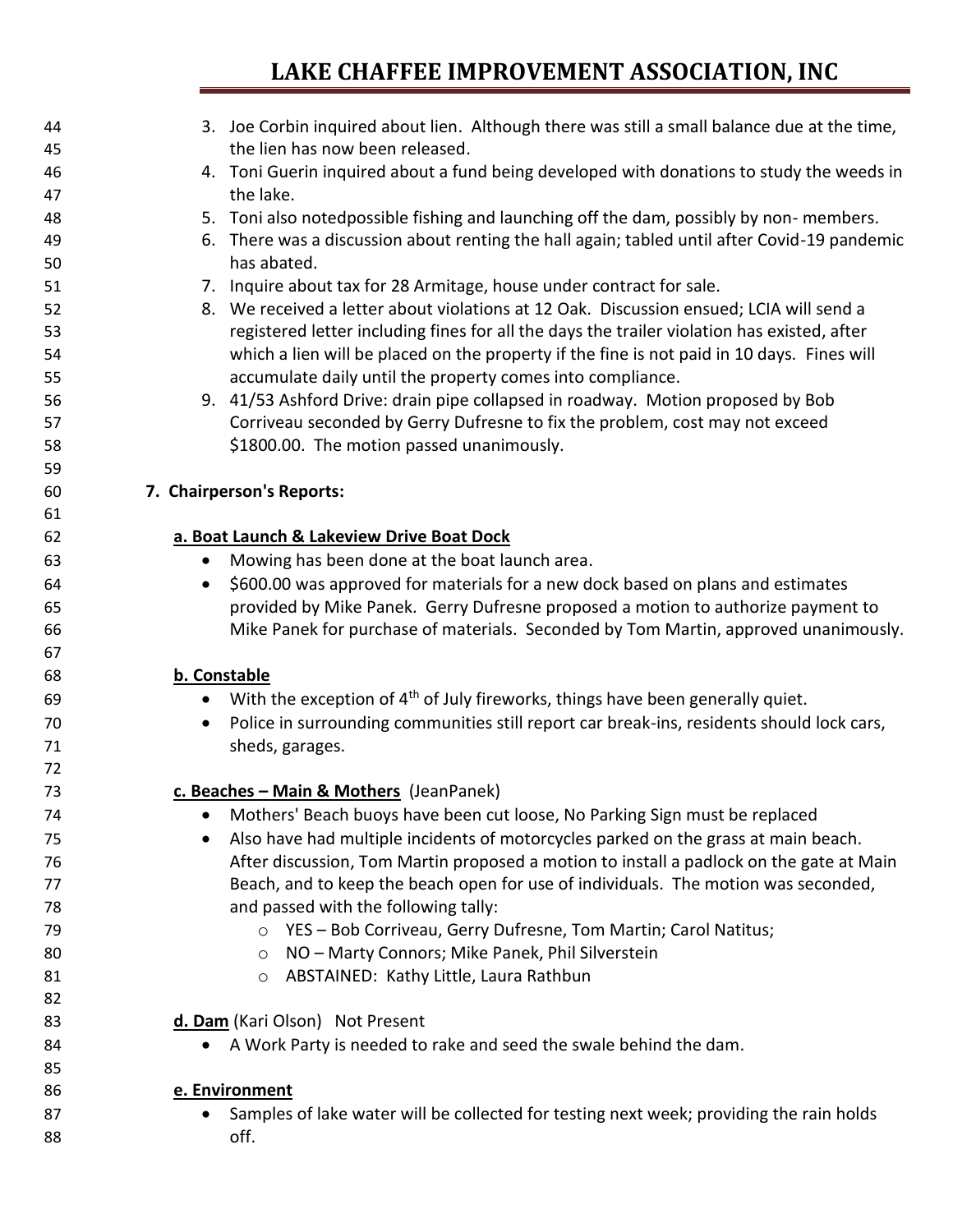| 89  |                                                                                                         |
|-----|---------------------------------------------------------------------------------------------------------|
| 90  | f. Roads                                                                                                |
| 91  | Mike authorized Greg Peck to trim back shrubs on all roads for \$800.00.<br>$\bullet$                   |
| 92  | There was an extended discussion about installing a removable rubber speed bump on<br>$\bullet$         |
| 93  | Squirrel Drive, resulting in a vote. Tom Martin proposed a motion to buy and install a                  |
| 94  | speed bump on Squirrel Drive, seconded by Gerry Dufresne. The motion failed with the                    |
| 95  | following tally of votes:                                                                               |
| 96  | $\circ$ YES - Tom Martin                                                                                |
| 97  | NO - Marty Connors, Bob Corriveau, Gerry Dufresne, Kathy Little, Carol Natitus,<br>$\circ$              |
| 98  | Phil Silverstein                                                                                        |
| 99  | O ABSTAINED: Mike Panek, Laura Rathbun                                                                  |
| 100 | Westford Drive resident complained about potholes. Mike will contact Hipsky to repair                   |
| 101 | all potholes prior to winter. However, asphalt is not presently available.                              |
| 102 |                                                                                                         |
| 103 | g. Fund Raising                                                                                         |
| 104 | Kathy Little informed the group that the Poker Run is still scheduled for Saturday July 25<br>$\bullet$ |
| 105 | at 10AM, starting at Pirzl Hall, however the event is in jeopardy due to not enough hosts               |
| 106 | for stops. At least three more residents are needed to provide enough locations for                     |
| 107 | players to build poker hands.                                                                           |
| 108 |                                                                                                         |
| 109 | h. Tax Collection                                                                                       |
| 110 | No new developments to report.<br>$\bullet$                                                             |
| 111 | Laura Rathbun will be sending second notices to delinquent residents in the near future.<br>$\bullet$   |
| 112 | For the next billing cycle, second notices will be sent 60 days after initial notices.                  |
| 113 |                                                                                                         |
| 114 | i. Hall                                                                                                 |
| 115 | After a brief discussion the Board unanimously agreed to continue the practice of not<br>$\bullet$      |
| 116 | renting Pirzl Hall due to the Covid 19.                                                                 |
| 117 |                                                                                                         |
| 118 | Website                                                                                                 |
| 119 | Ralph Sherman has reached out to Jacqueline Kennedy offering to help with the Website.                  |
| 120 |                                                                                                         |
| 121 | 8. Old Business:                                                                                        |
| 122 | Mike will engage an attorney to finalize the lien/mortgage/letter documentation with the<br>$\bullet$   |
| 123 | intention of securing reimbursement from Mr. Bickford for removal of his tree from the lake.            |
| 124 |                                                                                                         |
| 125 | 9. New Business:                                                                                        |
| 126 | A discussion ensued about the events at the June 2020 Annual Meeting in which a resident<br>٠           |
| 127 | attempted to live stream the proceedings. Information about the Connecticut Statute                     |
| 128 | regarding taping of meetings was presented to the BOD. After an extended discussion, it                 |
| 129 | was determined that even though LCIA is a charter lake, it is also a private entity and as such         |
| 130 | LCIA's Board is authorized to set rules about taping, and broadcasting of meetings. As a                |
| 131 | result of the discussion, Bob Corriveau proposed the following motion:                                  |